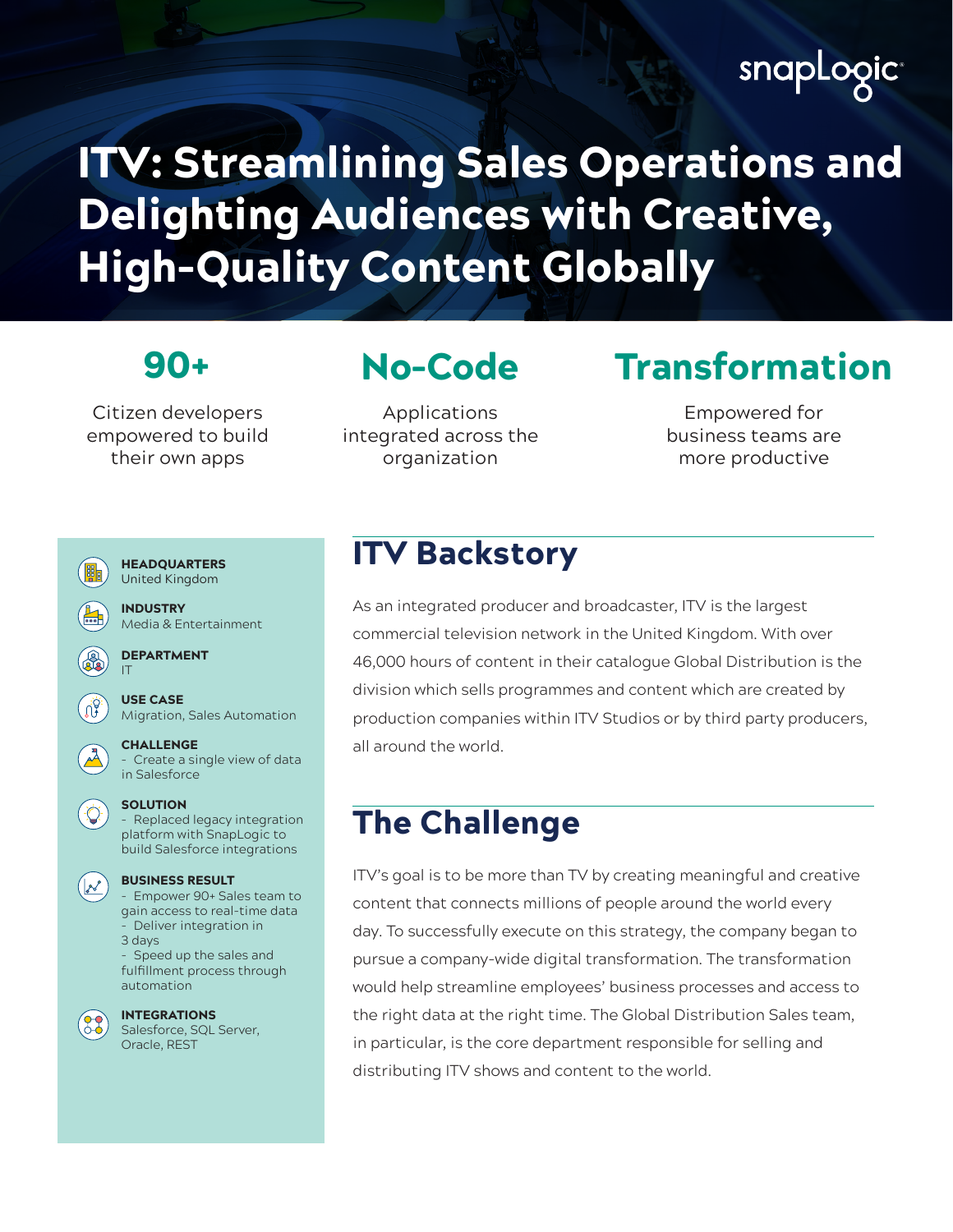The company initially implemented an integration tool to connect SQL Server data into Salesforce so that Sales and Finance teams had a single view of their data in a single platform. For five years, however, ITV was able to only take advantage of two integrations. "We were looking to scale out Salesforce and get as much information as we could to the business, but whenever we brought up the need to build integrations to get things done, people would say that integration was not within their skillset. Integration is a very daunting word," said Phil Maguire, Application Service Delivery Manager at ITV. "My team couldn't rely on consultants to build out integrations with our previous integration tool, and we needed a better alternative, one that doesn't require specialized technical skills to automatically upload or update data into Salesforce."

Maguire's team of three people, composed of Salesforce administrators, were often tasked to manually upload spreadsheets into Salesforce, taking up valuable time. And that's when Maguire sought for a better integration approach to their existing integration tool.

## The Solution

After learning that the central ERP team at ITV was already using SnapLogic to modernize and replace their legacy integrations, Maguire decided to replace their integration tool with SnapLogic. "We didn't need two integration platforms running in the company, nor did we need different

teams with different skills to operate them," said Maguire. "And because SnapLogic takes a lowcode approach, we wouldn't need to set aside additional budget to hire specialists to develop integrations."

Once they had access to SnapLogic, Maguire and his team replaced their existing Salesforce integrations by rebuilding them within 3 days using SnapLogic. The integrations would automatically upload and/or update catalog data each day from their License & Rights management system to a SQL Server database and into Salesforce. As a result, sales people can report exactly which licenses or rights are sold in near real-time. The team also connected data from their campaign management system and SQL Server to Salesforce for sales teams to view information on what advertisements are being sold for each channel and digital hub, enabling them to better manage and forecast sales and revenue.

As the team builds more Salesforce integrations, a valuable skill the team did not have before SnapLogic, their confidence in building more sophisticated and robust integrations is resulting in new integrations that take less than 6 weeks to build. For example, ITV's core catalog, an archive of all their content, is connected to Salesforce. The editorial metadata of shows within the core catalog is automatically updated in Salesforce, which enriches the existing information hosted in Salesforce. Sales can also obtain catalog data they need within seconds by simply typing in the